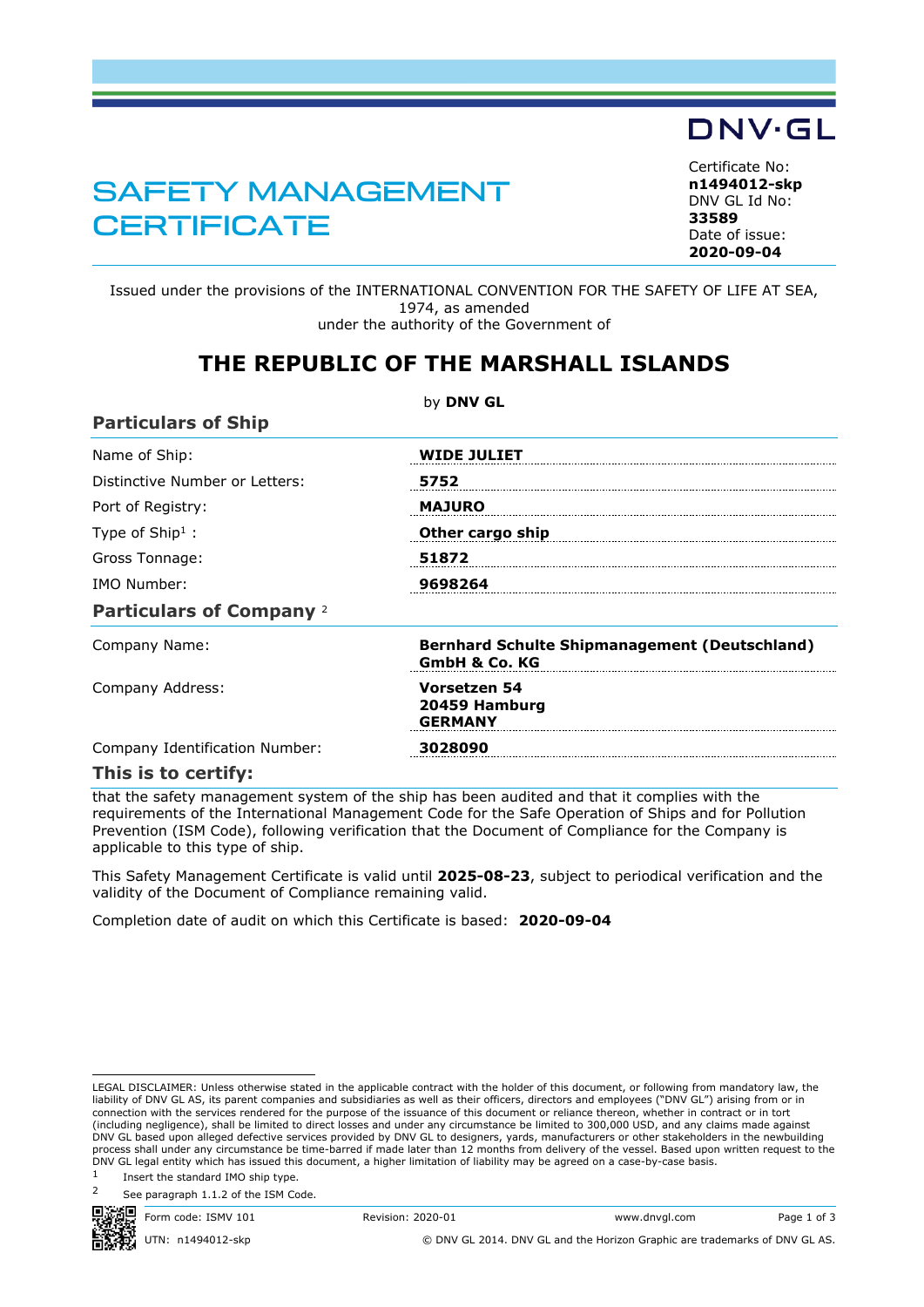Certificate No: **n1494012-skp** Date of issue: **2020-09-04**

# Issued at **Abu Dhabi, United Arab Emirates** on **2020-09-04**



#### for **DNV GL**

This document is signed electronically in accordance with IMO<br>FAL.5/Circ.39/Rev.2. Validation and authentication can be<br>obtained from trust.dnvgl.com by using the Unique Tracking<br>Number (UTN): n1494012-skp and ID: 33589

#### **Essam Mohammed Auditor**

| <b>Endorsement for intermediate verification</b><br>THIS IS TO CERTIFY: |                                                                                                                                                                                                                 |
|-------------------------------------------------------------------------|-----------------------------------------------------------------------------------------------------------------------------------------------------------------------------------------------------------------|
| ISM Code.                                                               | that at the periodical verification in accordance with regulation IX/6.1 of the Convention and paragraph<br>13.8 of the ISM Code, the safety management system was found to comply with the requirements of the |
| <b>Intermediate Verification</b><br>(to be completed between the        |                                                                                                                                                                                                                 |
|                                                                         |                                                                                                                                                                                                                 |
| Stamp                                                                   | Auditor, DNV GL                                                                                                                                                                                                 |
| <b>Additional verification (if required)</b>                            | AV                                                                                                                                                                                                              |
| Additional verification*:                                               |                                                                                                                                                                                                                 |
|                                                                         |                                                                                                                                                                                                                 |
| Stamp                                                                   | Auditor, DNV GL 2014                                                                                                                                                                                            |
| Additional verification*:                                               |                                                                                                                                                                                                                 |
|                                                                         |                                                                                                                                                                                                                 |
| Stamp                                                                   |                                                                                                                                                                                                                 |
| Additional verification*:                                               |                                                                                                                                                                                                                 |
|                                                                         |                                                                                                                                                                                                                 |
| Stamp                                                                   | Auditor, DNV GL                                                                                                                                                                                                 |